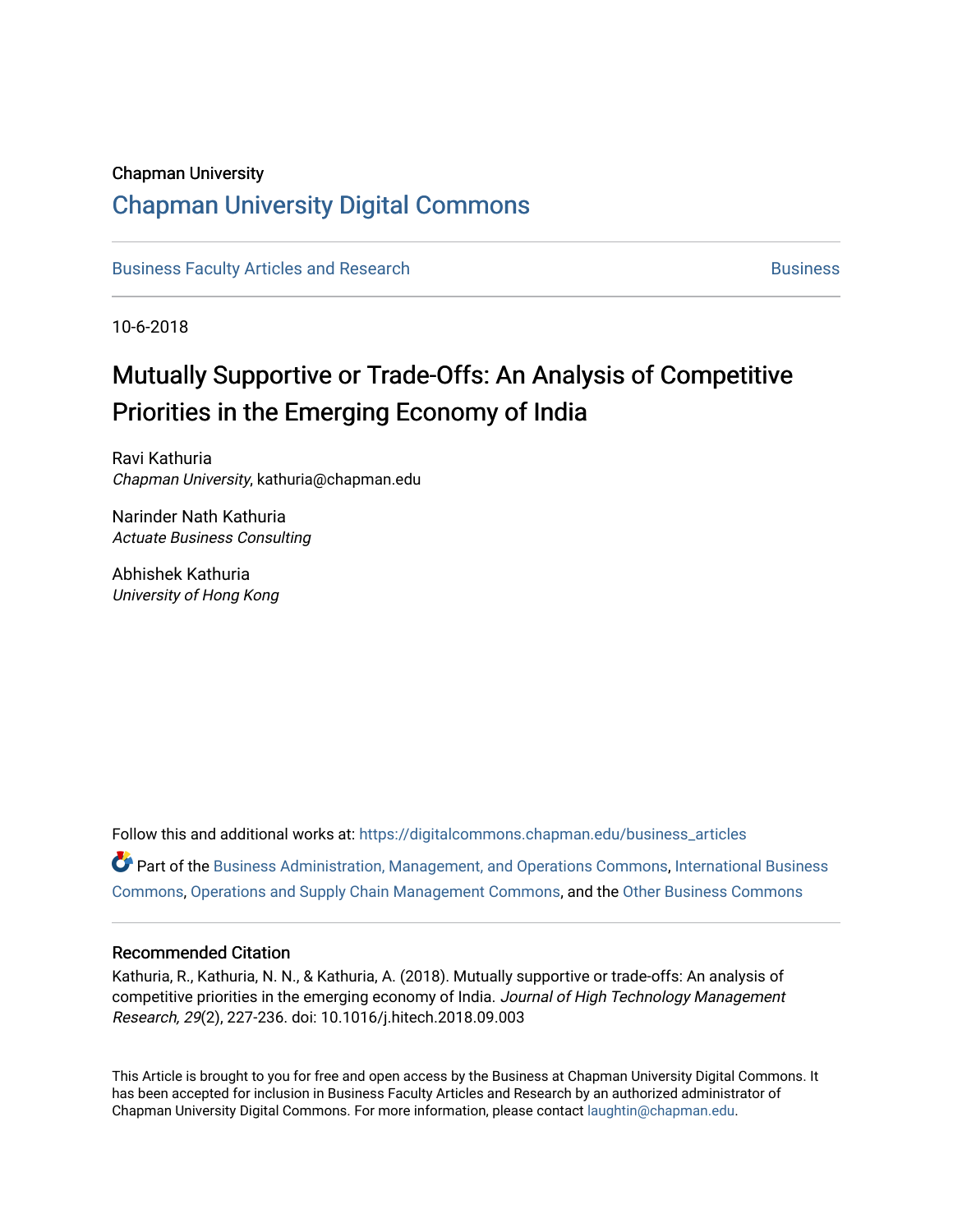## Mutually Supportive or Trade-Offs: An Analysis of Competitive Priorities in the Emerging Economy of India

## **Comments**

This article was originally published in Journal of High Technology Management Research, volume 29, issue 2, in 2018. [DOI: 10.1016/j.hitech.2018.09.003](https://doi.org/10.1016/j.hitech.2018.09.003)

### Creative Commons License



This work is licensed under a [Creative Commons Attribution-Noncommercial-No Derivative Works 4.0](https://creativecommons.org/licenses/by-nc-nd/4.0/) [License](https://creativecommons.org/licenses/by-nc-nd/4.0/).

Copyright The authors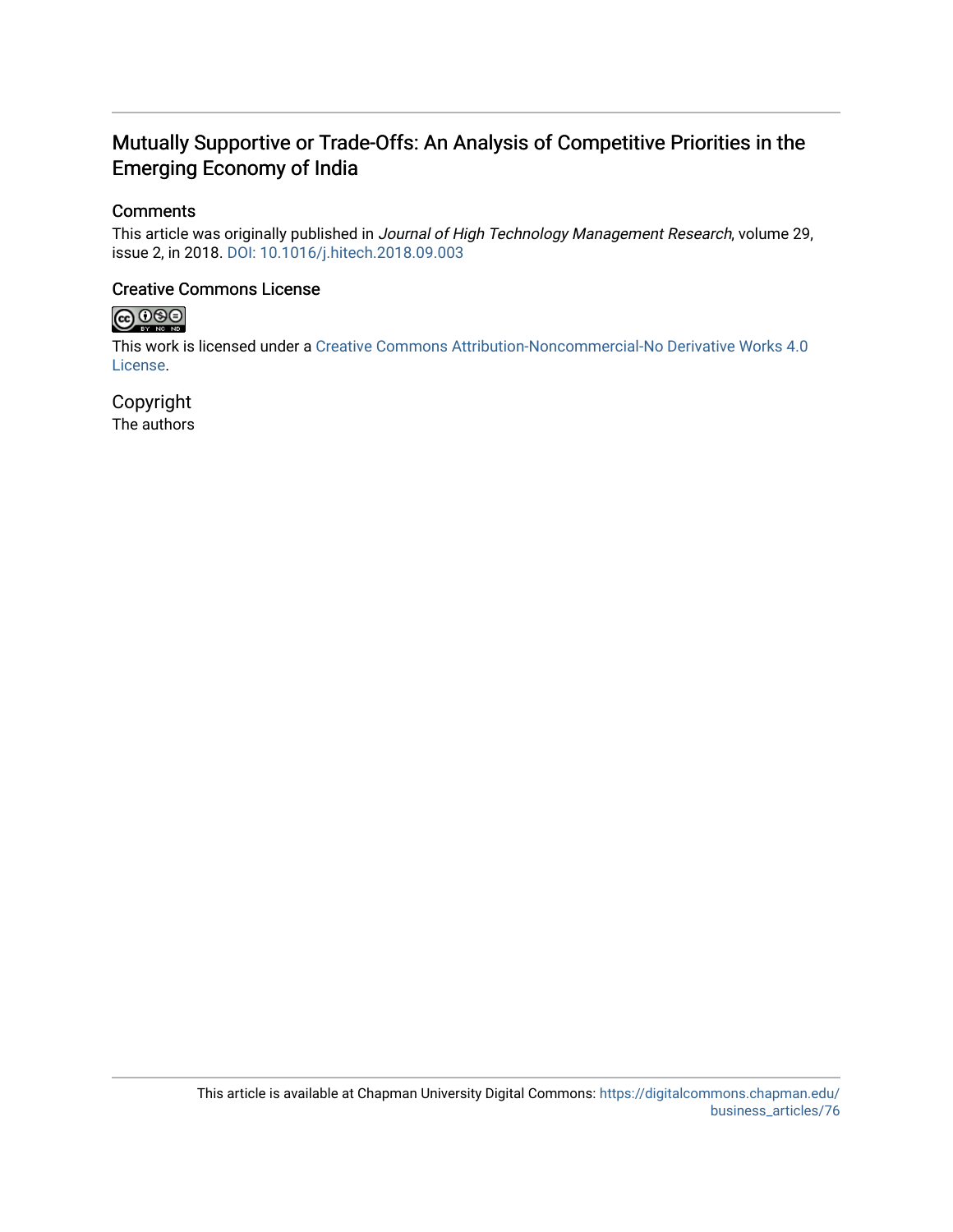Contents lists available at [ScienceDirect](http://www.sciencedirect.com/science/journal/10478310)



Journal of High Technology Management Research

journal homepage: [www.elsevier.com/locate/hitech](https://www.elsevier.com/locate/hitech)

## Mutually supportive or trade-offs: An analysis of competitive priorities in the emerging economy of India



Ravi Kathuria<sup>[a,](#page-2-0)</sup>\*, Narinder Nath Kathuria<sup>[b](#page-2-2)</sup>, Abhishek Kathuria<sup>[c](#page-2-3)</sup>

<span id="page-2-0"></span>a The George L. Argyros School of Business & Economics, Chapman University, One University Drive, Orange, CA 92866, USA

<span id="page-2-2"></span><sup>b</sup> Actuate Business Consulting, Vatika Triangle, Sushant Lok-1, Block-A, MG Road, Gurgaon 122 002, India

<span id="page-2-3"></span>c Faculty of Business & Economics, The University of Hong Kong, Pokfulam, Hong Kong

#### ARTICLE INFO

Keywords: Operations strategy Competitive priorities Taxonomy Sandcone model Trade-offs Cumulative competencies India

#### ABSTRACT

To refine the theories of operations strategy, we need research from all different situational contexts, including different countries—both developing and developed. There have been many studies, including some replications, done in various parts of the world to further the debate on whether competitive priorities are mutually supportive or if they present potential trade-offs, but hardly any from a rapidly growing economy, such as India. This study is a significant attempt in that direction. After a thorough review of the literature, a set of hypotheses is introduced to test whether Indian manufacturers view competitive priorities as mutually supportive or trade-offs. The data from over 150 high-ranking individuals from over 75 manufacturers in India is used to test the hypotheses by way of cluster analysis and ANOVA. The resultant taxonomy reveals patterns that uniquely represent Indian manufacturers' view of the competitive priorities, namely quality, flexibility, delivery and price. The study findings have significant managerial implications, both for India and other developing as well as developed economies. The taxonomy will serve to gauge India's manufacturers' role in the world. From a researcher's perspective, this study makes a significant contribution to theory development, furthers our understanding of the strategic role of operations, moves forward the ongoing debate on the topic of trade-offs or complementarity, and paves the way for future studies in this topical area.

#### 1. Introduction

Researchers and practitioners alike continue to ponder whether competitive priorities are pursued at the cost of one another or in consonance. The *trade-offs* perspective suggests that superior performance along one dimension can be achieved only by sacrificing performance along another dimension ([Skinner, 1969\)](#page-11-0). Hence, according to this perspective, a company could not simultaneously perform well on all competitive dimensions [\(Hayes and Wheelwright, 1984](#page-10-0)). Many studies have mustered support for this notion (cf., [Pagell, Melnyk, and Hand](#page-11-1)field, 2000; Safi[zadeh, Ritzman and Mallick, 2000](#page-11-2); [Silveria and Slack, 2001](#page-11-3); and [Boyer and Lewis, 2002](#page-10-1)) through survey-based research as well as case-based research.

On the other side, there is equally strong support, if not more, in favor of the virtually opposite notion that manufacturers can simultaneously improve on multiple capabilities (cf., [Amoako-Gyampah and Meredith, 2007;](#page-10-2) [Narasimhan and Schoenherr, 2013;](#page-11-4) [Singh, Weingarten, Nand and Betts, 2014](#page-11-5)). Hence, they can simultaneously place equally high importance on multiple competitive priorities. According to this perspective, manufacturers view competitive priorities and capabilities as potentially supportive of one

<span id="page-2-1"></span>⁎ Corresponding author.

E-mail addresses: [kathuria@chapman.edu](mailto:kathuria@chapman.edu) (R. Kathuria), [drnk@actuatebusiness.com](mailto:drnk@actuatebusiness.com) (N.N. Kathuria), [kathuria@hku.hk](mailto:kathuria@hku.hk) (A. Kathuria).

<https://doi.org/10.1016/j.hitech.2018.09.003>

#### Available online 06 October 2018

1047-8310/ © 2018 The Authors. Published by Elsevier Inc. This is an open access article under the CC BY-NC-ND license (http://creativecommons.org/licenses/BY-NC-ND/4.0/).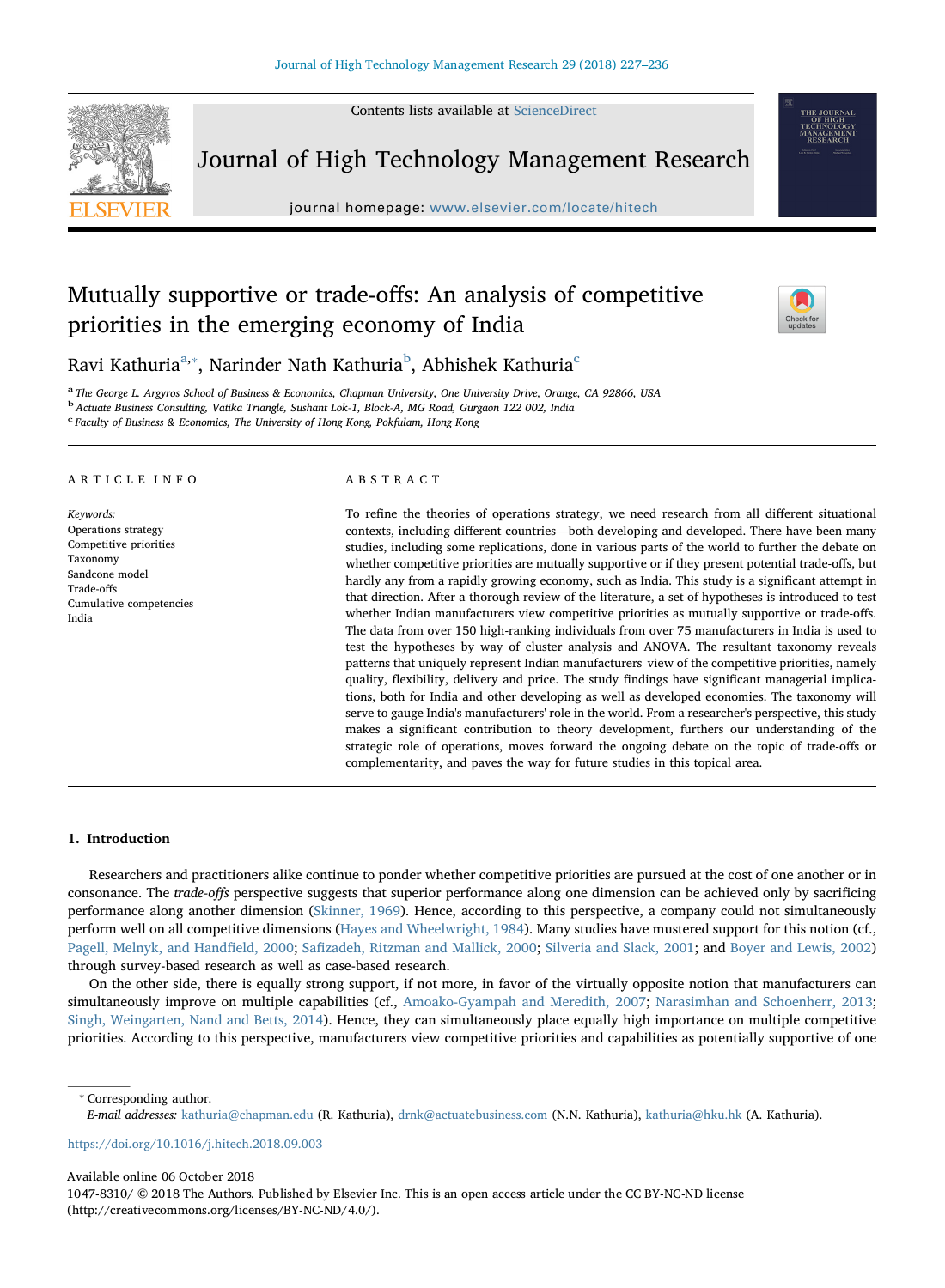#### another (cf., [Nakane, 1986;](#page-10-3) [Ferdows and De Meyer, 1990;](#page-10-4) [Noble, 1995](#page-11-6)).

The studies that test the mutually supportive notion of competitive priorities, also known as cumulative competence building, often use the configurational approach. Configurations are quite revealing as they tend to form groups based on certain defining characteristics that speak to the internal fit or their fit with the environment. A high degree of fit invariably leads to higher organizational effectiveness, which reflects in higher performance. Configurations are built on the notion of 'equifinality', which implies that organizations can achieve the fit in multiple yet equally effective ways [\(Bozarth and McDermott, 1998](#page-10-5); [Cai, 2017\)](#page-10-6).

The above referenced configurations are of two types, typologies and taxonomies. A taxonomy empirically derives mutually exclusive groups or configurations, whereas a typology generates conceptual grouping. A typology represents the ideal types whereas a taxonomy categorizes an observable phenomenon into distinct configurations, which, in the field of operations strategy, are also called 'strategic groups.'

A taxonomy aids theory building by providing a parsimonious portrayal of strategic groups. However, the taxonomic research in operations strategy is not so prevalent, though some consider it is on the rise (cf., [Chatha and Butt, 2015](#page-10-7)). Further, whatever research exists in this area is primarily based on the data collected from North America or Europe. For example, two early taxonomies—[Miller](#page-10-8) [and Roth 1994,](#page-10-8) and Kathuria 200—that defy trade-offs are based on the views and practices of manufacturing managers in USA. These studies use competitive priorities, measured in terms of delivery, quality, price/cost, and flexibility, or the manufacturing task to characterize manufacturers.

The replication attempts of the two seminal taxonomies in operations management have also been made mostly in the Americas and Europe (cf., [Frohlich and Dixon 2001](#page-10-9); [Christiansen, Berry, Bruun and Ward, 2003](#page-10-10); [Grant, Cadden, McIvor, Humphreys, 2013](#page-10-11)), with some in the industrialized economies of Asia-Pacific (cf., [Sum, Low and Chen, 2004;](#page-11-7) [Zhao, Sum, Qi, Zhang, and Lee, 2006](#page-11-8)). Their findings raise an important question whether the strategic groups identified are unique to a country or region, or if these configurations will also appear in rest of the world.

When studies were replicated in the same country after several years, for example in Spain (cf., [Avella-Camarero, Fernandez-](#page-10-12)[Sanchez, and Vazquez-Ordas, 1999;](#page-10-12) Martin-Pena [and Diaz-Garrido, 2008a](#page-10-13)), researchers observed a declining trend in the number of clusters from three to two. Hence, one may surmise that strategic groupings change due to the influence of time, even within the same country. [Cagliano, Acur and Boer \(2005\)](#page-10-14) conducted a longitudinal study to observe patterns of change in strategic configurations over time. Due to the longitudinal nature of the study, their sample was quite small, and they observed minimal change over time in the four configurations, namely market-based, product-based, capability-based and price-based. They, however, noted that companies in their sample did change their strategies over time.

To account for shifts in competitive paradigms and other environmental initiatives, a regular verification and replication of taxonomies is required for theory building. The applicability of these taxonomies to a rapidly developing economic environment, such as India, has not been studied and hence remains unclear. India has steadily attracted Foreign Direct Investments (FDI) since it opened up its economy in 1991. During a recent three and one-half year period, from April 2014 to December 2017, the FDI inflow in India reached over 200 billion US dollars [\(www.ibef.org](http://www.ibef.org)). According to the same source, India's manufacturing sector's output is expected to reach one trillion US dollars. Yet, so little is known about India's manufacturing strategy.

India was a closed economy up until 1991, when it began to privatize state-owned enterprises and reduce control on foreign trade and investment. Industrial deregulation and economic liberalization of the nineties paved the way for India's rising economic prosperity on account of technological adaptation and innovation. India is now poised to become a more outwardly focused nation that will deepen its ties with the rest of the world (2017 Global Shakeup by the BMI Research Group) for which India needs globallyminded managers as opposed to ones with a domestic focus. However, India's manufacturing strategies are relatively unknown, especially whether its manufacturers view their competitive priorities as potential trade-offs or as potentially supportive of one another.

A taxonomy of competitive priorities will aid our understanding of India's role in global manufacturing and its relative position in the world market. India's transition from a closed economy to a more open economy offers unique challenges as well as opportunities in the manufacturing sector. It also makes India a potent setting for conducting academic research and gleaning practical advice. A taxonomy of Indian manufacturers' competitive priorities shall augment the manufacturing strategy body of knowledge, which primarily rests upon North American and European studies.

We have set forth the following objectives for this study:

- 1. to elicit Indian manufacturers view of the competitive priorities by way of identifying a taxonomy;
- 2. to compare the taxonomy derived from this study with [Kathuria's \(2000\)](#page-10-15) taxonomy;
- 3. to study the connection between strategic groups and performance.

To accomplish aforesaid research objectives, the present study is modeled after the above mentioned seminal studies in this area. The authors of the two seminal studies, and of their replications as well, have encouraged future researchers to consider different settings and time to test the taxonomy.

#### 2. Literature review and research hypotheses

In the operations strategy literature involving taxonomies and typologies, 75% of the studies seem to propose new taxonomies ([Martin-Pena and Diaz-Garrido, 2008b\)](#page-10-16). The remaining 25% that replicate a taxonomy also reported differences from the original taxonomy. Further, these studies identify the need for future research and encourage the use of configurational research methods for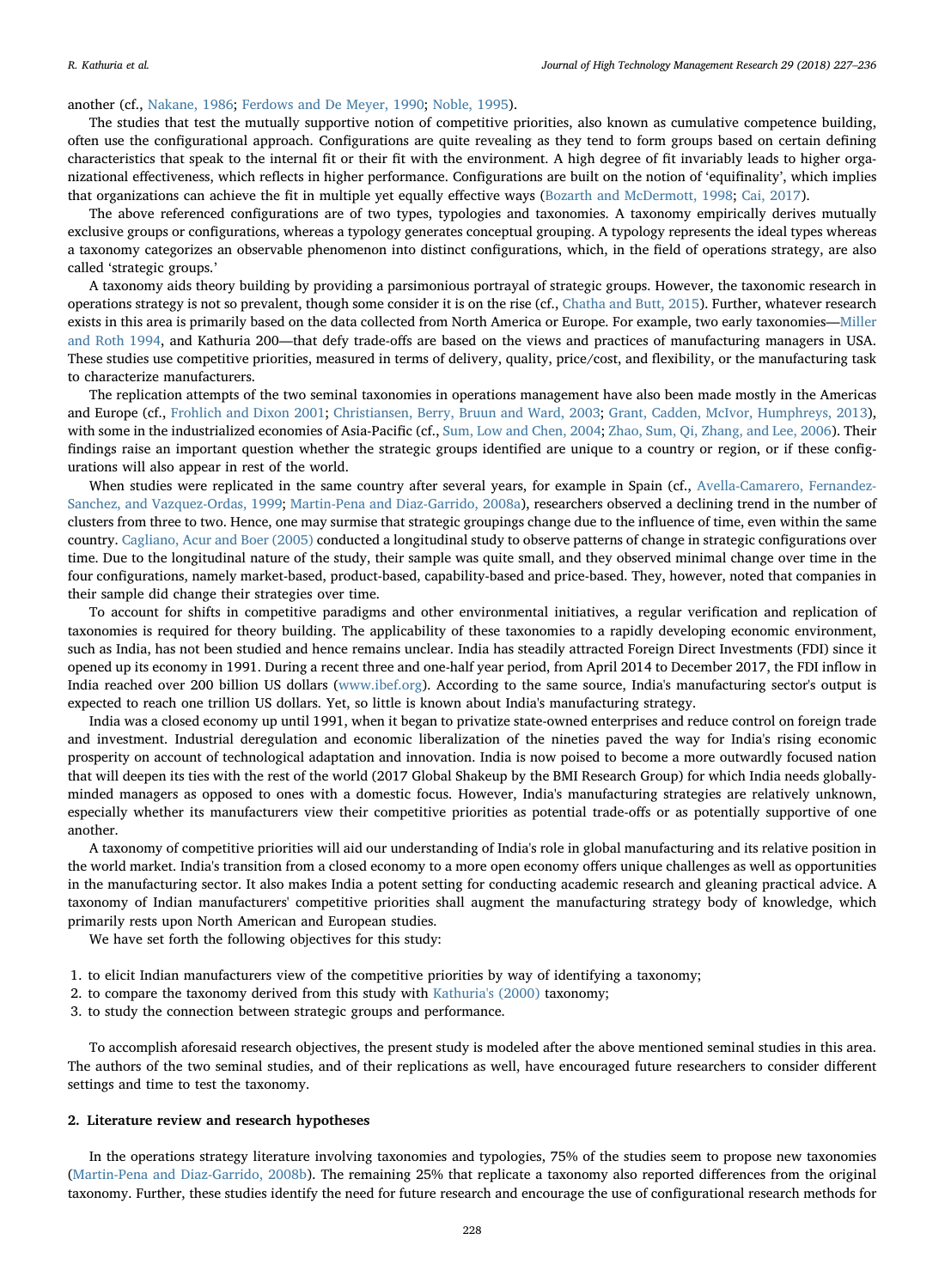the examination of changes in operations strategy and its subsequent development and implementation ([Martin-Pena and Diaz-](#page-10-16)[Garrido, 2008b\)](#page-10-16). With the changes in global competitive landscape, the ever-changing nature of competitive priorities, and with India and China rising as major players in global manufacturing, there is impetus to examine how manufacturers are clustered across competitive priorities in these emerging economies. There has been one such taxonomical study done in China, but none for India yet.

In China, [Zhao et al. \(2006\)](#page-11-8) derived a taxonomy of strategies for manufacturers in that country and found it to be dissimilar from the strategic groups in [Miller and Roth \(1994\)](#page-10-8). [Frohlich and Dixon \(2001\)](#page-10-9) noted limited support for [Miller and Roth's \(1994\)](#page-10-8) taxonomy by utilizing a new set of global and U.S. data. The Marketeers of Miller and Roth were swapped with a newly discovered strategic type, the Designers. From the global data, they branded new strategic categories called Idlers, Servers and Mass Customizers. Frohlich and Dixon concluded with a call for validation and replication of their global findings.

[Christiansen et al. \(2003\)](#page-10-10) found four groups in Danish manufacturers with one very different from those in the [Kathuria \(2000\)](#page-10-15) and [Miller and Roth \(1994\)](#page-10-8) taxonomies, and they called it Aesthetic Designers. That finding prompted them to call for more configurational studies to identify such unique, country-specific strategic groups, since each country presents a different setting and has a unique competitive advantage ([Porter, 1991\)](#page-11-9).

Using data from a newly industrialized nation Ireland, [Grant et al. \(2013\)](#page-10-11) replicated the taxonomy of Miller and Roth. While there was some consistency in the two studies that both had three clusters, there was a distinct correlation with only one cluster. They concluded that the Miller and Roth's model of Marketeers, Caretakers and Innovators did not muster support in Ireland, and hence it is perhaps not a globally relevant model. Their conclusion is also supported based on a much larger and rapidly developing, or rather nearly developed, industrial economy, China, as [Zhao et al. \(2006\)](#page-11-8) reported the dimensions underlying their clusters were unlike those in Miller and Roth.

From the above findings, researchers infer that the focus of operations strategy and competitive priorities need to be at the country level instead of at the global level with one leading model. [Martin-Pena and Diaz-Garrido \(2008a\)](#page-10-13) observed a declining trend in the number of clusters from three to two in Spain over ten years. This finding underscores the need for replication studies over time, even in the same country.

The above-mentioned studies further fuel the question whether the differences are due to a paradigm shift or can they be ascribed to environmental changes, regional specificity, or time. More studies from various environments and regions are needed to address the questions whether strategic configurations based on competitive priorities are country-specific or not. In other words, are they unique to each country or are they context-specific? For example, would similar types of countries with equivalent economic conditions have a similar taxonomy?

Researchers have continued to develop theory in operations strategy, specifically related to competitive priorities and resultant strategic configurations by gathering evidence from different countries and contexts. To the best of our knowledge, however, competitive priorities of Indian manufacturers have neither been examined from a configurational perspective nor to support one of the two prevalent perspectives in the literature—trade-offs or cumulative. Further, it is worth investigating if the patterns detected among manufacturers in the two seminal studies—[Miller and Roth \(1994\)](#page-10-8) as well as [Kathuria \(2000\)](#page-10-15)—would be prevalent across the globe in a different cultural and economic setting, such as India.

Manufacturers are categorized into three groups in [Miller and Roth's \(1994\)](#page-10-8) classification: Caretakers, Marketeers, and Innovators. These groups emphasized different improvement programs, such as zero defects, new product introductions, etc., as well as different performance measures, such as outgoing quality, etc. [Kathuria's \(2000\)](#page-10-15) taxonomy is based on the degree of emphasis that the U.S. manufacturers place on four generic competitive priorities—price, quality, flexibility and delivery. He categorized them as: Starters, Speedy Conformers, Efficient Conformers, and Do All. These four types of manufacturers seemed to excel on those measures that were consistent with their competitive orientation—their emphasis on certain competitive priorities. Both studies implicitly supported the notion of [Nakane's \(1986\)](#page-10-3)Cumulative model or the [Ferdows and DeMeyer's \(1990\)](#page-10-4)Sandcone model in how manufacturing progresses through various competitive priorities or core capabilities. It is noteworthy that these researchers challenged the earlier notion of trade-offs. Other studies of competitive priorities of Indian manufacturers (cf. [Dangayach and Deshmukh 2005](#page-10-17), and [Kathuria et al.](#page-10-18) [2010\)](#page-10-18) have shown that the managers in India place varying degrees of importance on the generic competitive priorities that comprise quality, price, delivery and flexibility. Indian managers are seemingly aware of the global competitive trends [\(Kathuria et al., 2010](#page-10-18)) and are considered properly trained and "westernized" [\(Vachani 2008\)](#page-11-10).

This study replicates [Kathuria \(2000\)](#page-10-15), in particular. Replication is necessary to establish or refute a theory. Though not so common in operations management, replication is widely accepted as researchers continue to challenge and extend the ideas put forth by renowned scholars in various disciplines, such as Einstein in physics, Freud in psychology, Darwin in biology and Keynes in economics [\(Frohlich and Dixon 2001\)](#page-10-9). To build theory in any field, researchers require multiple rounds of validation and extension ([Flynn et al., 1990](#page-10-19)). As a new theory is proposed, replication is first done on purpose and subsequently it follows as a routine [\(Lindsay](#page-10-20) [and Ehrenberg, 1993](#page-10-20)) to support and substantiate the theory ([Madden et al., 1995\)](#page-10-21). Both a failure to support the theory as well as a successful duplication help advance the theory building in any field. On the other hand, unreplicated ideas even in management disciplines have raised concerns (cf., [Hubbard et al., 1998\)](#page-10-22). To attain maturity in operations management, replication research is needed to abandon weak models and refine the surviving ones ([Kathuria 2000](#page-10-15), [Frohlich and Dixon 2001](#page-10-9)). In that spirit, we conducted this study after [Kathuria \(2000\)](#page-10-15) in a geographic setting across the globe and in a developing economy that has been rarely studied—India. Without replication, we will also not be able to settle the issue of trade-offs versus cumulative competence building.

To seize the complexities of organizational reality, configuration research is an accepted and widely used methodology [\(Dess,](#page-10-23) [Newport and Rasheed, 1993](#page-10-23); [Ketchen and Shook, 1996](#page-10-24)). Strategic configurations are clusters of similar organizations that have some common underlying characteristics captured by the study variables [\(Bozarth and McDermott, 1998\)](#page-10-5). Taxonomies, a form of strategic configurations, are especially useful before subjecting a dataset to serious analyses [\(Ketchen, Thomas and Snow, 1993\)](#page-10-25).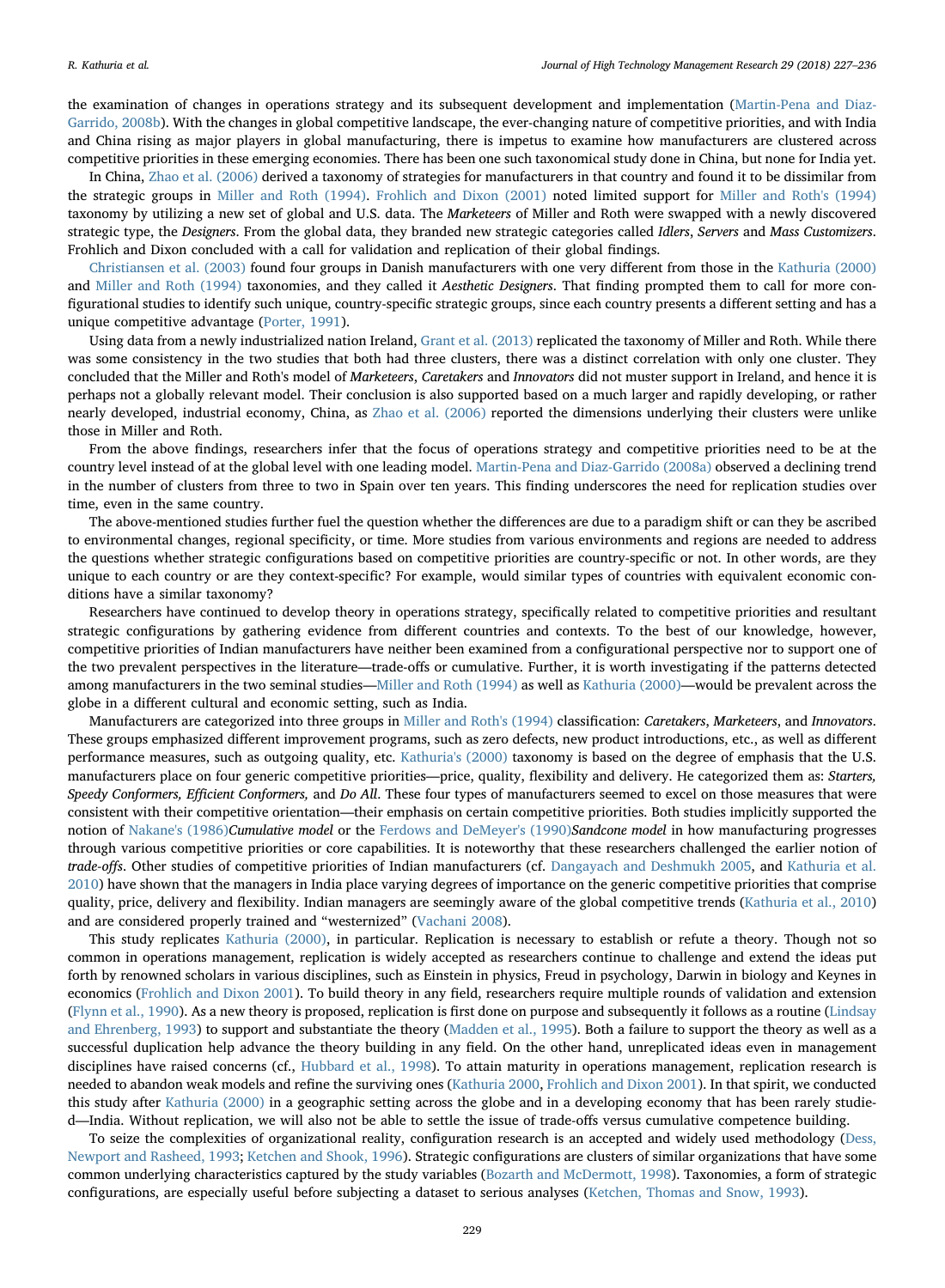As noted above, [Kathuria \(2000\)](#page-10-15) identified four strategic categories—Starters, Efficient Conformers, Speedy Conformers and Do All—based upon a sample of U.S. manufacturers, and urged the researchers to test the configuration for stability over a period of time as well as in other geographic regions. Heeding the advice, and to contribute to the theory building efforts of operations strategy researchers, we test that framework in a geographic setting that is on the other side of the world. Accordingly, we have formulated the following hypotheses:

H1. India manufacturers will cluster the same way as in [Kathuria's \(2000\)](#page-10-15) analysis of U.S. manufacturers: Starters, Efficient Conformers, Speedy Conformers and Do All.

H2. The clusters for India manufacturers—Starters, Efficient Conformers, Speedy Conformers and Do All—will mirror the same competitive priority standings that groups of U.S. manufacturers did.

H3. The clusters of India manufacturers will excel on the performance measures that are compatible with their competitive orientation, as did the U.S. manufacturers.

#### 3. Methodology

#### 3.1. Data collection

Indian manufactures comprised of the SIC codes 20–39 formed the sampling frame for this study. We surveyed two levels of managers at each manufacturer. The first survey was given to managers of manufacturing function, with titles ranging from Manufacturing Manager, Operations Manager, and Director of Operations. Their immediate supervisors, commonly known as General Managers, completed the second survey. $<sup>1</sup>$  $<sup>1</sup>$  $<sup>1</sup>$ </sup>

The cover letters requesting participation in the study and subsequent follow-up correspondence was signed by both groups of researchers—from India and USA. Surveys were collected by the researchers based in India. The response rate was close to 30%. The responses came from a national sample of 78 manufacturing units from across India.

#### 3.2. Measures

Since the competitive priorities are inherently multi-dimensional, we used multiple items to gauge a manufacturing manager's importance to each competitive priority. We used five-point Likert type scales for manufacturing manager's survey, where 1 was 'not at all important' and 5 being 'extremely important'. These items were randomly arranged in the survey. In order to conduct a true replication study, the measures used for operationalizing competitive priorities as well as manufacturing performance were taken from [Kathuria \(2000\).](#page-10-15)

To ascertain manufacturing performance, we asked senior executives—the supervisors of manufacturing managers—to assess their accuracy, quantity, and quality of work, operating efficiency, customer satisfaction, productivity of the group, and timeliness in keeping delivery commitments. These measures were chosen as they were deemed generic enough for applicability to units following dissimilar strategies, and different industries. We used a seven-point scale, where 1 is 'Unsatisfactory' and 7 is 'Excellent.'

#### 3.3. Reliability and validity of scales

The content validity is supported as the study measures are based in the operations strategy body of knowledge. We used Cronbach's alpha coefficients to check internal reliability of scales, which ranged from 0.64–0.77, with the exception of the cost scale that was 0.55. The scale for quality-of-design was dropped as it had a low alpha. Since quality-of-conformance was retained, it is hereafter, referred to as quality. The value of each measure was calculated as the average of the scores for the corresponding scales.

The discriminant validity was checked through dissimilarity of constructs. Significant correlations between competitive priority constructs were expected because we anticipate companies to pursue multiple competitive priorities. All significant but moderate  $( $0.7$ ) correlations support discriminant validity, which means the scales represent diverse constructs.$ 

After [Kathuria \(2000\),](#page-10-15) we deployed the [Harman \(1967\)](#page-10-26) test to assess the problem of common methods variance (CMV) that might have occurred as this study used perceptual measures. We, however, do not think CMV is a problem in this study for the following reasons. First, multiple factors with eigenvalues exceeding 1 were extracted through factor analysis. Secondly, several factors had the highest factor loadings. Further, we substantially mitigated concerns of CMV by capturing data from high-ranking managers as such officials are considered reliable sources of information ([Kathuria, 2000](#page-10-15)). The study also did not have the potential of mono-respondent bias since the data were collected on the two constructs from two different levels of managers.

The lack of variability is another potential criticism of Likert type scale measures used in the study. Some researchers (cf., [Boyer](#page-10-27) [and Pagell, 2000\)](#page-10-27) contend that respondents may not want to admit even if they don't emphasize certain priorities. Hence, they would exaggerate their emphases. In this study, however, responses corresponding to the competitive priorities ranged between 1 and 5.

<span id="page-5-0"></span> $^{\rm 1}$  The surveys are available from the corresponding author on request.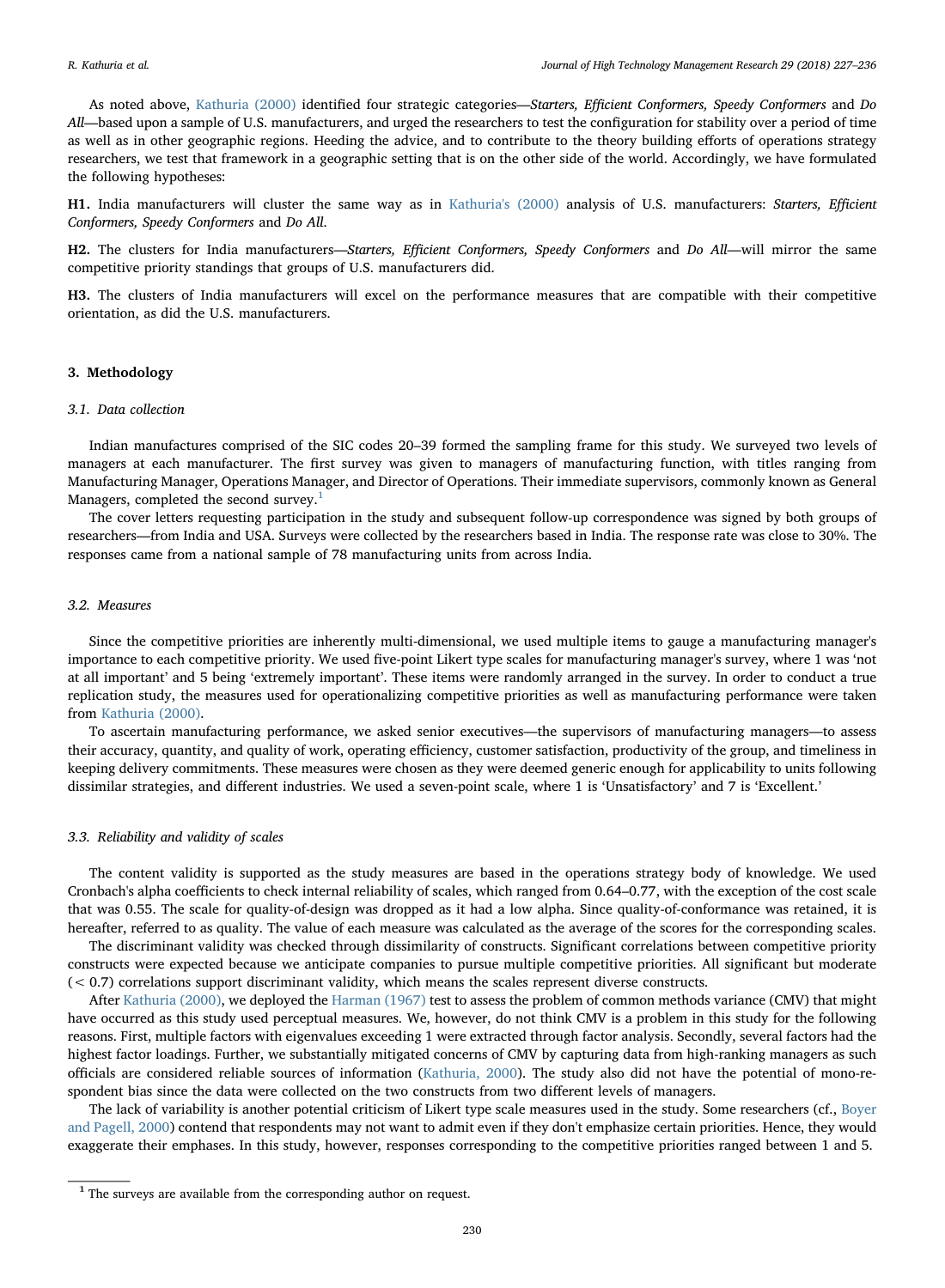#### <span id="page-6-0"></span>Table 1

Competitive priorities pursued by clusters.

| $F = Value$<br>$(p = probability)$<br>$n = 29$ |
|------------------------------------------------|
| Cluster $#4$                                   |
|                                                |
| $F = 30.4$<br>4.54(1, 2)                       |
| p < .0001                                      |
|                                                |
|                                                |
| $F = 31.48$<br>4.67(1, 2)                      |
| p < .0001                                      |
|                                                |
|                                                |
| $F = 29.80$<br>4.29(1, 2)                      |
| p < .0001                                      |
|                                                |
|                                                |
| 4.68(2)<br>$F = 14.12$                         |
| p < .0001                                      |
|                                                |
|                                                |

Note: The numbers in parentheses are the cluster numbers that the given cluster is different from at  $p \le 0.05$ .

#### 3.4. Data analysis

This study deployed the Ward's method with squared Euclidean distance measure, and used SPSS to cluster analyze data. As done in similar studies, the appropriate number of clusters was selected by striking an equilibrium between stinginess (less clusters) and accuracy. To check the steadiness of our solution, we performed four iterations of the Ward's method. The count of clusters in these iterations was increased by one in each iteration, from two, to three, to four, and to five. When we compared the four solutions, we observed that cluster membership remained stable across various solutions, and splitting apart larger clusters was the only means to form new clusters.

We used ANOVA to assess differences among clusters, if any. The emphases on the competitive priorities were evaluated to ascertain differences among clusters. Next, we performed Scheffe's pairwise comparisons to assess differences among pairs.

#### 4. Results and discussion

We found the three-cluster solution to be a robust solution. ANOVA results enabled us to reject, at the 0.0001 level of significance, the null hypothesis of no differences across defining variables of the three clusters. [Table 1](#page-6-0) contains cluster statistics, relative ranking of a priority within the cluster, and whether a cluster is significantly different at  $p < .005$  from other clusters. All of the F-statistics are significant at  $p < 0.0001$  which reject the null hypotheses of no differences across clusters.

The three clusters are named: Starters(Cluster1), On-the-Move(Cluster 2); and Do All(Cluster3). We interpret the clusters or strategic groups based on (a) differences among clusters in the relative pursuance of competitive priorities, and (b) the difference from other defining variables within a cluster, which is assessed through paired-sample t-statistics and presented in [Table 2](#page-6-1). Each row in [Table 2](#page-6-1) pertains to a cluster and shows the differences among competitive priorities at  $p \leq .05$ .

Cluster 1: Starters. Compared to the other two clusters, this cluster of eight manufacturers places lesser emphasis on delivery, quality and cost. Flexibility is appraised significantly below that in the manufacturers of cluster 3, but not of cluster 2. We call this group "Starters" for this group's low appraisal of all four competitive priorities that ranges between 3.00 and 3.50. [Table 2](#page-6-1) indicates that quality ranks #1, and all other competitive priorities—flexibility, cost and delivery—are rated below quality. This group stresses

<span id="page-6-1"></span>

| Table 2                                                  |  |  |  |
|----------------------------------------------------------|--|--|--|
| Pairwise <i>t</i> -tests for differences within a group. |  |  |  |

|                 | Cost(G)       | Delivery (D)  | Flexibility (F)  | Quality (Q)      |
|-----------------|---------------|---------------|------------------|------------------|
| <b>Starters</b> |               |               |                  |                  |
| Cluster Mean    | $3.00$ (D, Q) | $3.22$ (C, Q) | 3.17(Q)          | $3.50$ (C, D, F) |
| Std. error      | 0.17          | 0.18          | 0.17             | 0.19             |
| On-the-Move     |               |               |                  |                  |
| Cluster Mean    | $4.05$ (F, Q) | $3.84$ (F, Q) | $3.42$ (C, D, Q) | 4.44 $(C, D, F)$ |
| Std. error      | 0.07          | 0.08          | 0.07             | 0.08             |
| Do All          |               |               |                  | 4.68 $(F)$       |
| Cluster Mean    | 4.54 $(F)$    | 4.67 $(F)$    | 4.29 $(C, D, Q)$ | 0.11             |
| Std. error      | 0.07          | 0.10          | 0.10             | 4.68 $(F)$       |

Note: The letters in parentheses are the initials of the competitive priority(ies) that the focal priority differs from at  $p \le 0.05$ .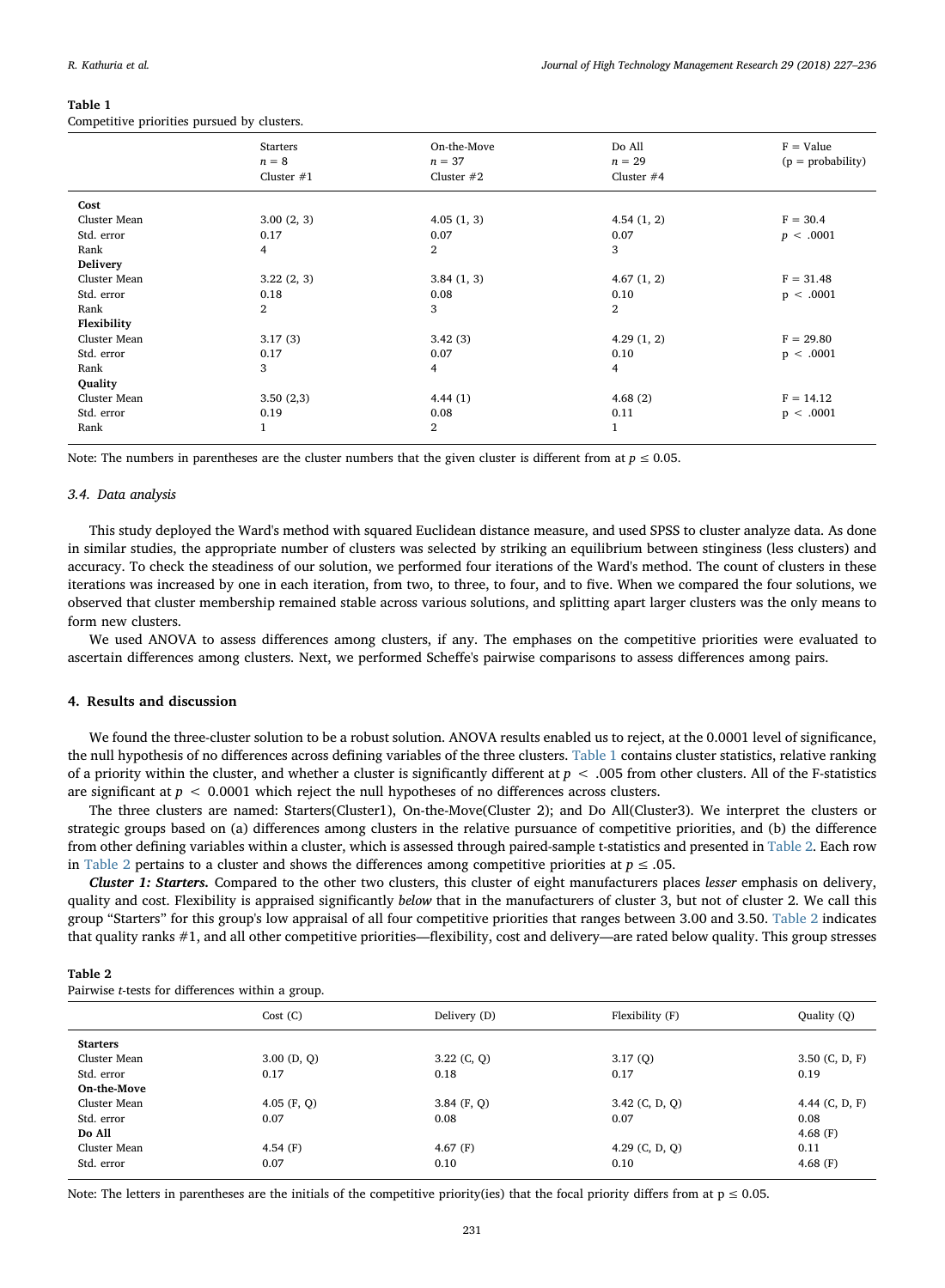quality as an 'order qualifier'. The Starters are the smallest cluster comprised of 11% of the sample.

Cluster 2: On-the-Move. This group of thirty-seven manufacturing units assigns a significantly greater importance to delivery, quality and cost relative to those in cluster 1. Hence, it is named On-the-Move. The topmost priority within this cluster is quality with an emphasis of 4.44 (out of 5) followed by an almost equal (no statistically significant difference) emphasis on cost (4.05) and delivery (3.84). Within cluster analysis indicates that importance given to cost, delivery and quality is significantly more than to flexibility. This is the largest group and represents about 50% of the cases.

Cluster 3: Do All. This cluster of twenty-nine units represents about 39% of the cases in all three groups. All four competitive priorities receive simultaneously high emphasis, ranging between 4.29 and 4.68, from units within this cluster. A key distinguishing factor from this group is that, except for quality, this group's emphasis is significantly higher on the remaining three priorities, whereas in the other two groups it is not. Within group analysis ([Table 2\)](#page-6-1) further demonstrates that the only significant difference is the emphasis on flexibility, which is lower than the other three, implying that the group provides equal emphasis to the remaining three priorities—quality, delivery, and cost. Given that all four competitive priorities are highly emphasized in this group and the emphasis is significantly higher on flexibility, delivery, and cost, relative to the other two clusters, this cluster was aptly named Do All.

These results establish support for our core thesis that companies pursue different combinations of competitive priorities that seem to mirror their orientation suited for the demands of their respective target audience. The analysis also discovered a group, about 40% of manufacturers in the sample, who demonstrate simultaneous pursuit of all competitive priorities. The result supports the notion of competitive priorities being mutually supportive rather than being treated as potential 'trade-offs'. How the results support individual hypotheses, or not, is discussed below.

#### <span id="page-7-0"></span>Hypothesis 1. Number and characteristics of clusters.

On a first look, the three-cluster solution does not seem to support [Hypothesis 1](#page-7-0) that predicted four clusters. On a closer clusterby-cluster comparison, however, the three clusters in the India taxonomy are very similar to the four clusters in Kathuria's USA taxonomy. The first cluster of Starters in the India taxonomy is the same as the Starters cluster in Kathuria's USA taxonomy. The third cluster, Do All, is the same as Kathuria's Do All. The second cluster of this study, On-the-Move, is a combination of Kathuria's Efficient Conformers and Speedy Conformers.

While there are similarities in this taxonomy and that of [Kathuria \(2000\),](#page-10-15) there are distinct differences as well that may be unique to the two geographic settings. One such difference is the percent of manufacturers in each cluster in the two taxonomies. The Starters are mere 11% in this India taxonomy compared to 33% in [Kathuria \(2000\)](#page-10-15)—that is, one-third of what Kathuria found in USA. This is a strange finding as one would expect more Starters in a developing economy as compared to a developed economy. A plausible explanation for this may be the time factor. When the USA data was collected in 1996, the operations strategy concept was relatively new and hence the manufacturers were still working on improving the quality of their product offerings. As time has gone by, quality has become more of an order-qualifier as compared to an order-winner.

The number of *Do All* type are different too in the two taxonomies, but in the direction that one would not expect—39% in India compared to 15% in USA. Again, one would expect more Do All in a developed economy, but here the result is just the opposite. As stated above, this may also be a function of the time factor. Another plausible explanation for this scenario is that in the nineties, a lot of the US manufacturing was being outsourced because of loss of competitive edge. The small and medium sized companies that comprised majority of [Kathuria's \(2000\)](#page-10-15) sample were the ones most impacted by foreign competition and many were either being shuttered or off-shored. Hence, it is not surprising that only 15% of the sample was in this category, par excellence. Whereas for India, which is an up and coming economy focused on competing internationally, its manufacturers have to strive to be world-class and hence 39% give significantly high importance to all competitive priorities.

The number of manufacturers in the third cluster, On-the-Move, are 50% compared to a combined 52% (41% Speedy Conformers and 11% Efficient Conformers) in the Kathuria's USA taxonomy. The focus of this cluster is simultaneously high emphasis on quality, delivery and cost, with an aim to move to the top in due course. In [Kathuria \(2000\)](#page-10-15) there were two separate groups, one focusing on delivery and quality (41%), called Speedy Conformers, and the other (11%) on cost and quality, called Efficient Conformers. The latter group was an unexpected finding for [Kathuria \(2000\)](#page-10-15), but for the former, based on the underlying theory of the Sandcone model, one would expect them to be moving up the ladder by enhancing their emphasis on the remaining competitive priorities.

<span id="page-7-1"></span>Hypothesis 2. Ranking of competitive priorities within clusters.

[Hypothesis 2](#page-7-1) predicted the same ranking of competitive priorities in the India replication as in the original [Kathuria \(2000\).](#page-10-15) Overall, there are more similarities than differences in the rankings of two taxonomies.

As for the similarities, in both taxonomies Quality is ranked #1 in the Starters and Do All groups. It ranked #2 for On-the-Move cluster, as it did for Efficient Conformers in [Kathuria \(2000\).](#page-10-15) These results indicate that the Quality rankings are very similar. Similarly, Flexibility ranked #3 for Starters and #4 for Do All and On-the-Move, in this India replication. For [Kathuria \(2000\)](#page-10-15), it also ranked either #3 or #4 for all of its clusters—which shows more similarity than difference. On a deeper analysis, however, minor differences were observed. In [Kathuria \(2000\),](#page-10-15) Flexibility ranked #4 for Starters whereas it was #3 in this India replication, and the ranks were reversed for the *Do All* clusters, that is  $#3$  in [Kathuria \(2000\)](#page-10-15) and  $#4$  in India replication. The smaller of the Conformers group (Efficient) in [Kathuria \(2000\)](#page-10-15) had Flexibility ranked #3 and the bigger Conformers group (Speedy) had it ranked as #4, compared to #4 for the On-the-Move group in India Replication. That again is more similar than different because Speedy Conformers were about 40% of the sample and Efficient Conformers only 11%.

Delivery ranked #2 for Starters in both studies, so that is exactly the same. For On-the-Move, it ranked #3 and in [Kathuria \(2000\)](#page-10-15)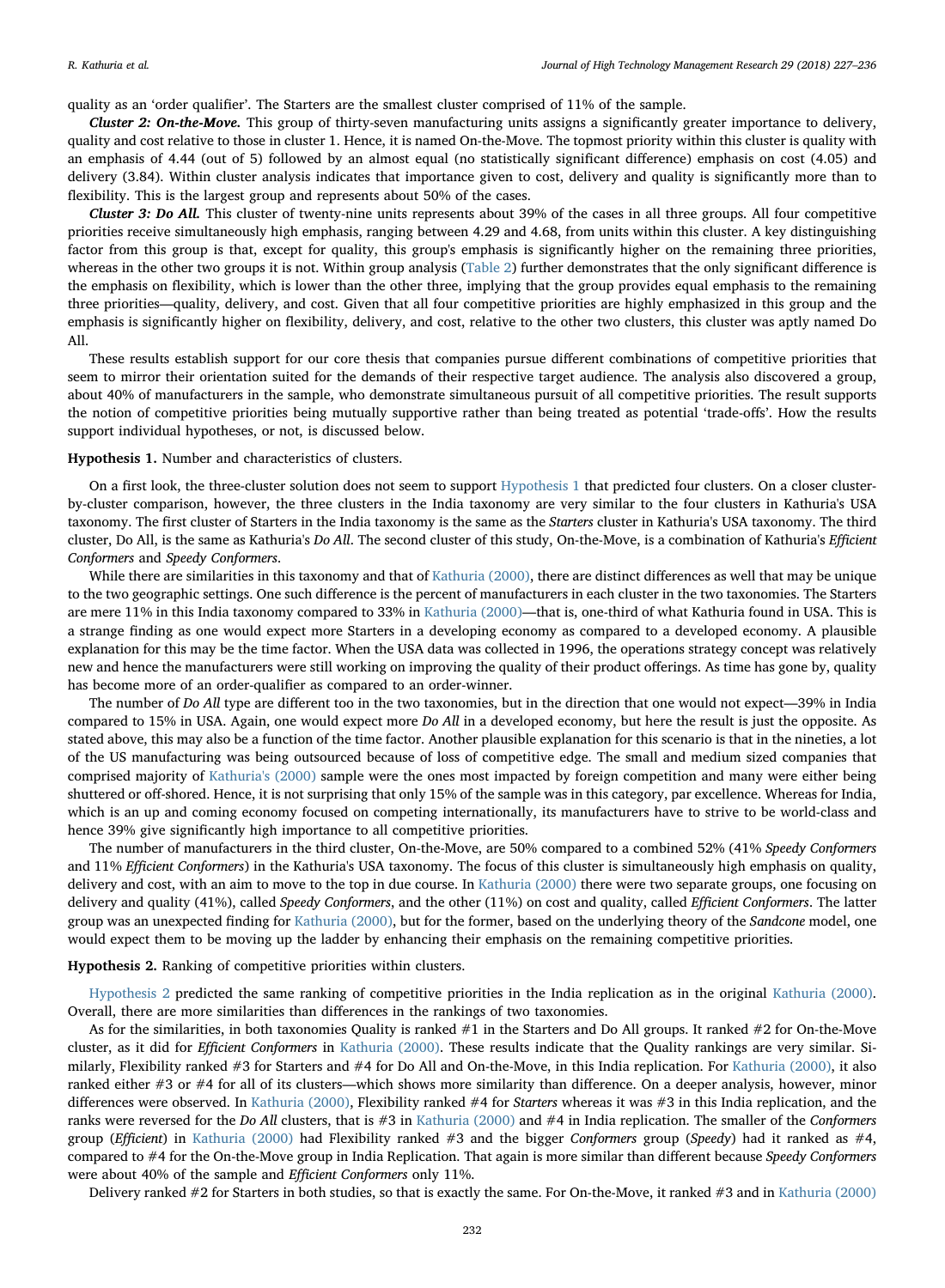#### <span id="page-8-0"></span>Table 3

Manufacturing performance by clusters.

|                              | <b>Starters</b> | On-the-Move    | Do All         |
|------------------------------|-----------------|----------------|----------------|
|                              | $n = 8$         | $n = 37$       | $n = 29$       |
|                              | Cluster $#1$    | Cluster $#2$   | Cluster $#3$   |
| Accuracy                     |                 |                |                |
| Cluster Mean                 | 5.00(3)         | 5.31           | 5.40(1)        |
| Std. error                   | 0.37            | 0.16           | 0.16           |
| Rank                         | 3               | $\overline{4}$ | $\overline{4}$ |
| <b>Customer Satisfaction</b> |                 |                |                |
| Cluster Mean                 | 5.20            | 5.31           | 5.40           |
| Std. error                   | 0.43            | 0.19           | 0.19           |
| Rank                         | $\overline{2}$  | $\overline{4}$ | $\overline{4}$ |
| Efficiency                   |                 |                |                |
| Cluster Mean                 | 5.00(3)         | 5.04(3)        | 5.40(1, 2)     |
| Std. error                   | 0.34            | 0.15           | 0.15           |
| Rank                         | 3               | 6              | 4              |
| Productivity                 |                 |                |                |
| Cluster Mean                 | 5.60(2, 3)      | 5.23(1)        | 5.24(1)        |
| Std. error                   | 0.38            | 0.17           | 0.17           |
| Rank                         | $\mathbf{1}$    | 5              | 5              |
| <b>Timeliness</b>            |                 |                |                |
| Cluster Mean                 | 4.60(2, 3)      | 5.35(1)        | 5.48(1)        |
| Std. error                   | 0.40            | 0.17           | 0.18           |
| Rank                         | 4               | 3              | $\overline{2}$ |
| Quality                      |                 |                |                |
| Cluster Mean                 | 5.20(3)         | 5.39           | 5.44           |
| Std. error                   | 0.38            | 0.17           | 0.17           |
| Rank                         | $\overline{2}$  | $\overline{2}$ | 3              |
| Quantity                     |                 |                |                |
| Cluster Mean                 | 5.00(2, 3)      | 5.42(1)        | 5.64(1)        |
| Std. error                   | 0.40            | 0.18           | 0.18           |
| Rank                         | 3               | $\mathbf{1}$   | $\mathbf{1}$   |

Note: The parentheses designate the cluster number(s) that the focal cluster differs from at  $p < 0.05$ .

the average rank of Delivery was also #3 for the two Conformers. So that is quite similar. For the Do All, however, it was #2 in this study (the score was almost as good as  $#1$ ) whereas for [Kathuria \(2000\)](#page-10-15) it was clearly at the bottom for the Do All group. That is a huge difference and may be ascribed to the geographical setting.

Cost ranked a notch lower for both Starters (#4 compared to #3 in Kathuria) and Do All (#3 compared to #2 in Kathuria). The differences, though not much, may be attributed to the geographical setting. For On-the-Move, Cost ranked #2, which was the average of the two Conformer groups in Kathuria, and hence it appears to be quite similar in both studies.

We further validated our results above by comparing the average rank of a priority across groups. If we average the rank of each priority across groups, then Quality in this study averages 1.33 as compared to 1.25 in [Kathuria \(2000\)](#page-10-15), Flexibility averages 3.67 compared to 3.5, Delivery averages 2.33 compared to 3.0, and Cost 3.0 compared to 2.25. Hence, on average, Quality and Flexibility rank about the same in the two taxonomies, but the ranks of Delivery and Cost are swapped.

<span id="page-8-1"></span>Hypothesis 3. Strategic groups and operational performance.

The cluster statistics for manufacturing performance on seven measures and their rankings within a cluster are in [Table 3](#page-8-0). It also shows the results based on the within-cluster paired-sample T-statistics.

The rank represents the order of a performance measure inside a cluster.

Managers of the Do All group are viewed by senior executives as performing significantly better on accuracy, timeliness, efficiency and the quantity of work than managers in the Starters group. On the efficiency frontier, they are viewed better than even the On-the-Move group. Within the Do All group, the highest rating (5.64 on a scale of 1–7) of manufacturing performance is received by the quantity of work performed, followed by timeliness (5.48), and quality of work (5.44). Very close to quality is the equally good performance on accuracy, efficiency and customer satisfaction, all at 5.40. Thus, the Do All seem to be doing it all and doing it well too.

Manufacturing managers of the On-the-Move group are also considered as performing better than the Starters on the quantity of work and timeliness. The Starters seem to be doing their best on productivity, even better than the other two groups. They, however, trail behind the other two clusters on the remaining six performance measures, which is consistent with their strategic posture.

[Hypothesis 3](#page-8-1) is supported as per these results, which establish the existence of differences both across and within clusters. The performance appears to be superior on the measures compatible with competitive priorities of the group. For example, the Do All type of manufacturers seems to do well on accuracy—a measure of quality-of-conformance, on efficiency and quantity of work—the measures supporting the competitive priority of price or low cost, and timeliness—a measure supporting delivery speed and delivery reliability. Researchers have advised of such compatibility between performance measures and competitive focus (cf., [Jitpaiboon](#page-10-28)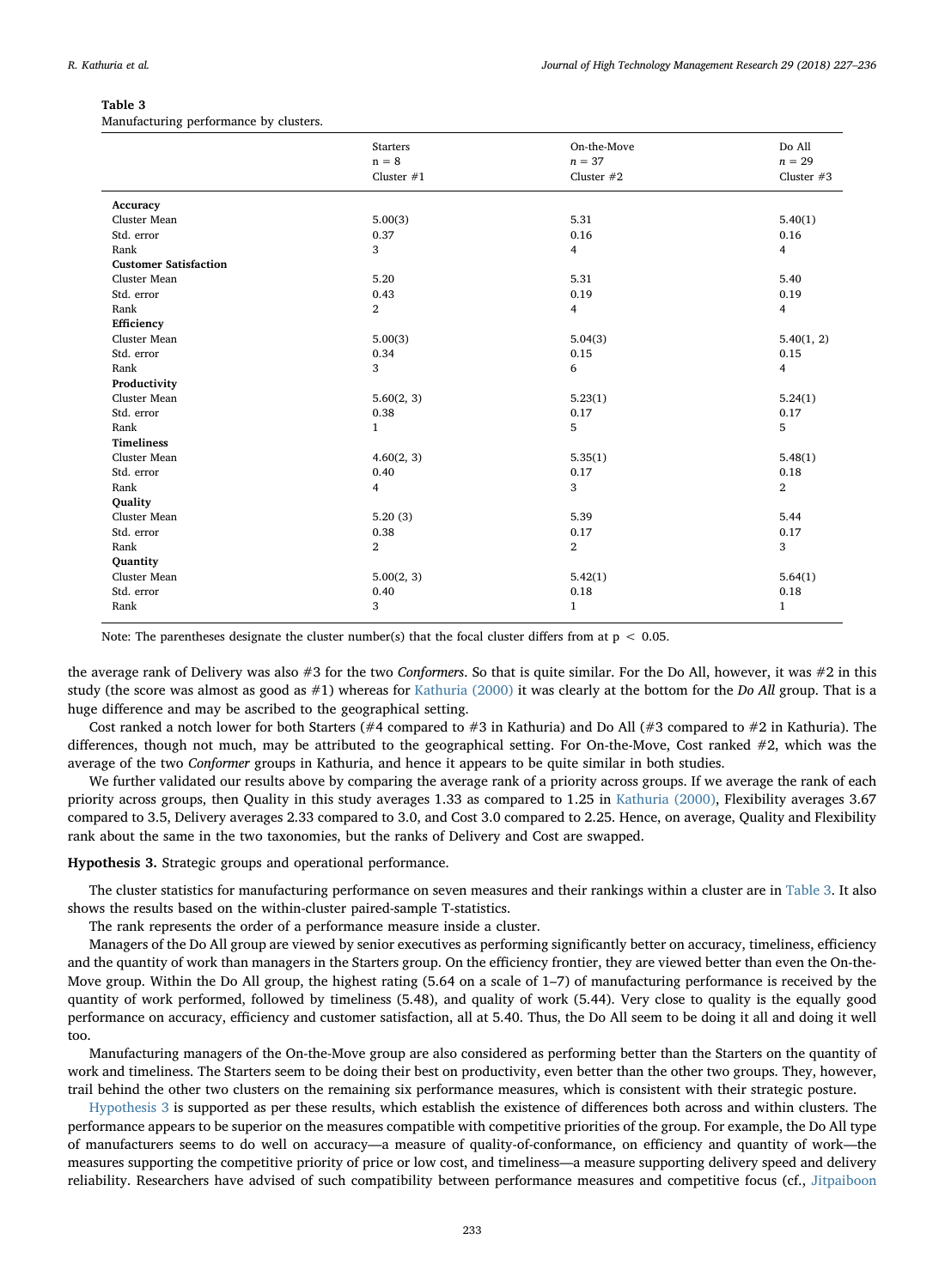[et al., 2016\)](#page-10-28) and our results support this notion as manufacturers in this study demonstrate better performance on measures that are compatible with their strategic direction. Thus, there is a fit between a strategic group's competitive orientation and its operational performance.

These operational performance results for various strategic groups are mostly compatible with those in [Kathuria \(2000\),](#page-10-15) who also found different clusters performing well on compatible performance measures. There is, however, something unique about this taxonomy of India manufacturers. The Starters' top performance rating on productivity (5.60) is the second highest of all groups on any of the seven performance measures. The Starters' second highest performance rating of 5.20 is on both quality and customer satisfaction. Though the drop from 5.60 to 5.20 is significant, yet their high performance on customer satisfaction is noteworthy. It may at first seem that the group hasn't quite figured out which competitive priorities to focus on after quality, but a deeper look indicates that their emphasis on delivery is the second highest followed by flexibility, a close third rank. Hence, consistent with their competitive orientation, they are performing well on productivity, quality, and customer satisfaction—their top three ratings on performance measures.

Another noteworthy difference in performance ratings between this study and [Kathuria \(2000\)](#page-10-15) is the lower ratings by Indian superiors, in general. For example, for the Do All group, five of the seven ratings on a scale of 1–7 are between 5.40 and 5.48, with the lowest being 5.24 and highest 5.64. In the [Kathuria \(2000\)](#page-10-15) study, the American superiors rated their manufacturing managers between 5.06 and 6.07, with four of the seven ratings being above the highest rating of 5.64 for the Indian manufacturing managers. There are two plausible interpretations of this pattern. First, the US manufacturers are perhaps better performers compared to their Indian counterparts. Second, superiors in India, compared to their US counterparts, are more conservative when evaluating performance of subordinate managers. A similar observation can be made about the subordinate manufacturing managers in the two countries who rated the emphasis on competitive priorities.

#### 5. Conclusion and implications

This study established a taxonomy of manufacturers in an emerging economy, India, with three groups—Starters, On-the-Move, and Do All—based on their competitive orientation. In general, the three clusters are selective about which competitive priorities to emphasize and how to attain a higher level of performance on certain criteria that are compatible with their competitive orientation.

The middle group, called On-the-Move, is the biggest group with 50% constituents, who place a reasonably good emphasis on cost, quality, and delivery. These manufacturers are yet to master flexibility, but they strive to provide highest quality products that are delivered when the customer demands and at a competitive price. This group appears to have emerged through a combination of the two middle clusters in [Kathuria \(2000\)](#page-10-15) called Speedy Conformers (emphasizing delivery and quality) and Efficient Conformers (emphasizing cost and quality).

[Martín-Peña and Díaz-Garrido \(2008a](#page-10-13)[,b\)](#page-10-16) also found a similar group, comprised of nearly 48% of their sample, that emphasized quality and delivery most, and then cost. Other studies have found similar groups of manufacturers that are labeled in a variety of ways. For example, in [Miller and Roth \(1994\)](#page-10-8) they were called Marketers or commercial manufacturers, in [Ward et al. \(1996\)](#page-11-11) they were market differentiators, in [Sweeney and Szwejczewlski \(2000\)](#page-11-12) they were identified as variant producers, and in ([Avella et al., 1999\)](#page-10-12) they were addressed as delivery-focused manufacturers.

The Do All are the second largest group, with about 40% representation, and they highly emphasize all competitive priorities – price or cost, quality, flexibility, and delivery. This group is exactly the same as [Kathuria's \(2000\)](#page-10-15) 'Do All.' It is also similar to the Lean competitor group of [Ward et al. \(1996\)](#page-11-11) and Mass server of [Zhao et al. \(2006\)](#page-11-8). Researchers in Spain found a similar group of manufacturers in their sample that they called 'manufacturers pursuing excellence' [\(Martín-Peña and Díaz-Garrido, 2008a,](#page-10-13)[b](#page-10-16)). Similarly, [Pooya and Faezirad \(2017\)](#page-11-13) had one in their study of Iran manufacturers that they termed as *Industry Leaders*. The existence of such a group in the above studies defies the notion of trade-offs and lends further support to the mutually supportive view of competitive priorities and the cumulative competence building model.

This result also supports the notion that a group of India manufacturers can compete effectively on multiple priorities simultaneously. Thus, it can be inferred that manufacturers in India don't view these competitive priorities as trade-offs, but rather mutually supportive of one another. They seem to go after excellence through the pursuit of these competitive priorities. This result demonstrates that India manufacturers are ready for competing in the worldwide market that faces a dynamic and intricate environment. This also indicates India has globally-minded managers and is now poised to become a more outwardly focused nation, as is expected for India to become a manufacturing giant as per the 2017 Global Shakeup report of the BMI Research Group.

There are a few Starters, about 10%, who are rightly focusing on quality first, in comparison to the other competitive priorities. However, compared to other groups, this emphasis is the lowest. Additionally, they don't surpass any other group on any of the four competitive priorities. This configuration is consistent with Kathuria's, even though his was derived from the data collected in a developed economy, the United States of America.

This study further supports the notion that it is possible for manufacturers to simultaneously pursue all competitive priorities and also be able to excel on multiple performance measures simultaneously. This finding, similar to that observed in the taxonomy of [Kathuria \(2000\),](#page-10-15) challenges the belief of some researchers in the trade-offs camp, who would posit that the Do All companies could not demonstrate good performance, and that too on multiple measures. The findings regarding strategic groups' competitive orientation and operational performance are in line with other studies (cf., [Cua, McKone and Schroeder, 2001](#page-10-29)).

Finally, manufacturers seem to excel on those measures that are compatible with the competitive orientation. This finding was, however, not as widely supported as in the taxonomy of [Kathuria \(2000\)](#page-10-15) based on the US manufacturers. Further, the manufacturers in India, regardless of their cluster membership—Starters or Do All—seem to focus more on the performance measures that help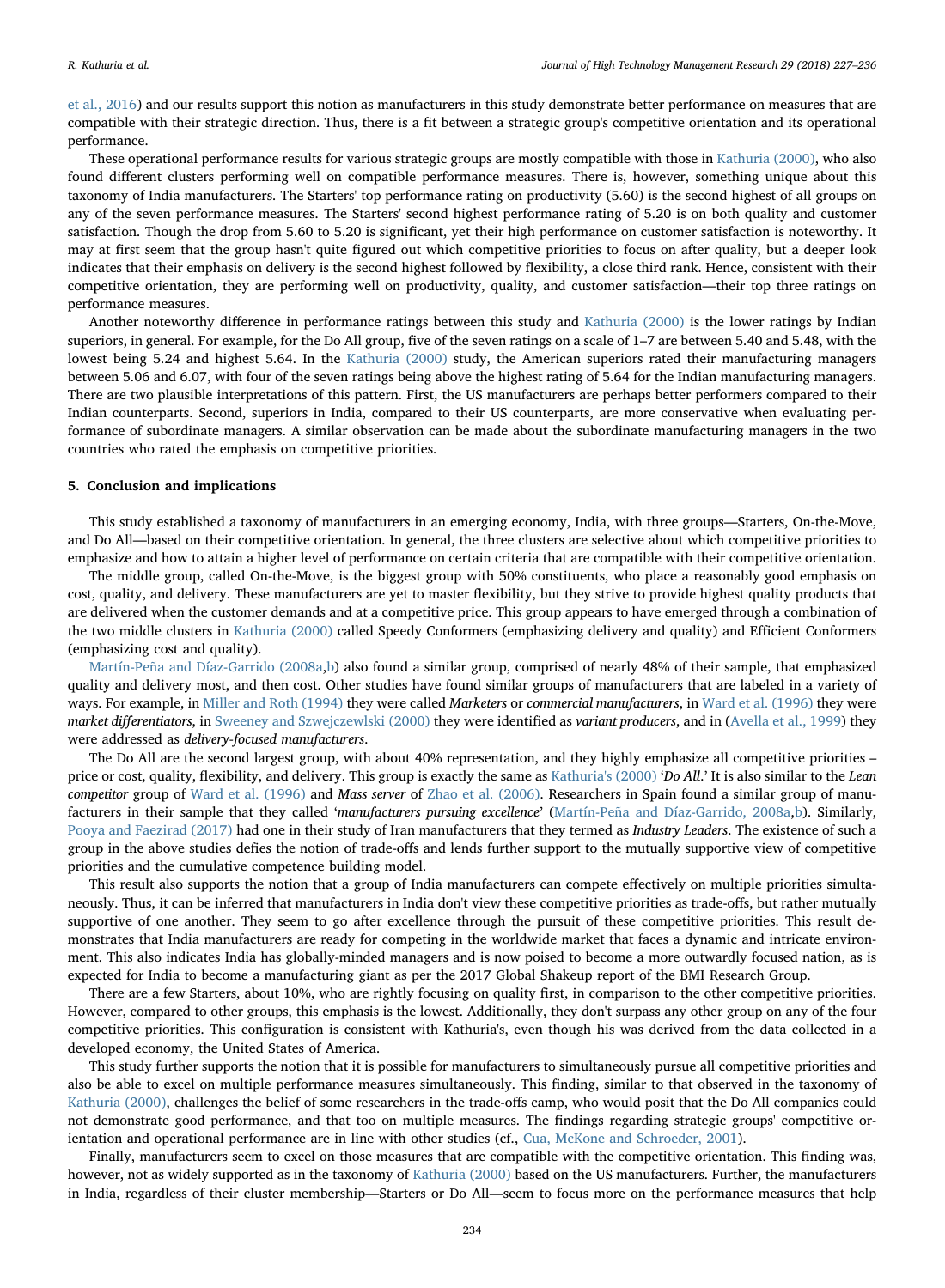reduce cost and pursue low price as a competitive priority. For example, the highest perceived performance on productivity is that of the Starters group, but even the Do All focus on the quantity of work the most. Further, their perceived performance on efficiency is as good as on customer satisfaction.

The managerial implications of this study are significant for India and other developing as well as developed economies. Strategic group membership may serve as a useful tool for comprehending the choices manufacturers make about the competitive priorities to pursue. Compared to the proportion of Starters in the US, based on earlier studies, Indian managers have very few in that category. Most manufacturers in India seem to be on a fast track as though with an eye to reach the top of the sandcone.

From a researcher's perspective, the study contributes significantly to the ongoing debate on the topic and paves way for future studies in this topical area in other developing as well as developed economies. This paper has enhanced our understanding of configurations in operations strategy research by validating some groups that were identified in previous studies, even though in a different geographic setting, as well as identifying a unique and the largest group called On-the-Move. The orientation of this group is indicative of the overall state of India's economy, which is developing and on the move. This finding supports the belief that different countries may have cluster of companies with competitive orientation unique to their country ([Porter 1991;](#page-11-9) [Christiansen et al.,](#page-10-10) [2003\)](#page-10-10).

As stated earlier, this study replicated the taxonomy of competitive priorities by [Kathuria \(2000\)](#page-10-15), which was mostly supported by the findings of this study. While the type and competitive orientation of clusters in [Kathuria's \(2000\)](#page-10-15) taxonomy from a developed economy apply to a developing economy of the present study, there are differences in the proportions of clusters, as we noticed the proportion of Do All and Starters were reversed in the two countries. We acknowledge and underscore the need to further replicate these studies across geographic settings and over time to fine tune the theory of cumulative competence building and progression of competitive priorities.

#### References

- <span id="page-10-2"></span>[Amoako-Gyampah, K., & Meredith, J. R. \(2007\). Examining cumulative capabilities in a developing economy.](http://refhub.elsevier.com/S1047-8310(18)30021-X/rf0005) International Journal of Operations & Production [Management, 27](http://refhub.elsevier.com/S1047-8310(18)30021-X/rf0005)(9), 928–950.
- <span id="page-10-12"></span>[Avella-Camarero, L., Fernandez-Sanchez, E., & Vazquez-Ordas, C. J. \(1999\). The large Spanish industrial company: Strategies of the most competitive factories.](http://refhub.elsevier.com/S1047-8310(18)30021-X/rf0010) Omega, 27[, 497](http://refhub.elsevier.com/S1047-8310(18)30021-X/rf0010)–514.
- <span id="page-10-1"></span>[Boyer, K. K., & Lewis, M. W. \(2002\). Competitive priorities: Investigating the need for trade-o](http://refhub.elsevier.com/S1047-8310(18)30021-X/rf0015)ffs in operations strategy. Production and Operations Management, 11(1), 9–[20.](http://refhub.elsevier.com/S1047-8310(18)30021-X/rf0015)
- <span id="page-10-27"></span>[Boyer, K. K., & Pagell, M. \(2000\). Measurement issues in empirical research: Improving measures of operations strategy and advanced manufacturing technology.](http://refhub.elsevier.com/S1047-8310(18)30021-X/rf0020) [Journal of Operations Management, 18](http://refhub.elsevier.com/S1047-8310(18)30021-X/rf0020)(3), 361–375.
- <span id="page-10-5"></span>Bozarth, C., & McDermott, C. (1998). Confi[gurations in manufacturing strategy: A review and directions for future research.](http://refhub.elsevier.com/S1047-8310(18)30021-X/rf0025) Journal of Operations Management, 16(4), 427–[439.](http://refhub.elsevier.com/S1047-8310(18)30021-X/rf0025)
- <span id="page-10-14"></span>[Cagliano, R., Acur, N., & Boer, H. \(2005\). Patterns of change in manufacturing strategy con](http://refhub.elsevier.com/S1047-8310(18)30021-X/rf0030)figurations. International Journal of Operations & Production Management, 25[\(7\), 701](http://refhub.elsevier.com/S1047-8310(18)30021-X/rf0030)–718.
- <span id="page-10-6"></span>Cai, S. (2017). Manufacturing strategies in different environments: Does equifinality or a dominant strategy exist? [International Journal of Management and Enterprise](http://refhub.elsevier.com/S1047-8310(18)30021-X/rf0035) [Development, 16](http://refhub.elsevier.com/S1047-8310(18)30021-X/rf0035)(3), 243–257.
- <span id="page-10-10"></span><span id="page-10-7"></span>[Chatha, K. A., & Butt, I. \(2015\). Themes of study in manufacturing strategy literature.](http://refhub.elsevier.com/S1047-8310(18)30021-X/rf0040) International Journal of Operations & Production Management, 35(4), 604–698. [Christiansen, T., Berry, W. L., Bruun, P., & Ward, P. \(2003\). A mapping of competitive priorities, manufacturing practices, and operational performance in groups of](http://refhub.elsevier.com/S1047-8310(18)30021-X/rf0045) Danish manufacturing companies. [International Journal of Operations & Production Management, 23](http://refhub.elsevier.com/S1047-8310(18)30021-X/rf0045)(10), 1163–1183.
- <span id="page-10-29"></span>[Cua, K. O., McKone, K. E., & Schroeder, R. G. \(2001\). Relationships between implementation of TQM, JIT, and TPM and manufacturing performance.](http://refhub.elsevier.com/S1047-8310(18)30021-X/rf0055) Journal of [Operations Management, 19](http://refhub.elsevier.com/S1047-8310(18)30021-X/rf0055), 675–694.
- <span id="page-10-17"></span>[Dangayach, G. S., & Deshmukh, S. G. \(2005\). Advanced manufacturing technology implementation: Evidence from Indian small and medium enterprises \(SMEs\).](http://refhub.elsevier.com/S1047-8310(18)30021-X/rf0065) [Journal of Manufacturing Technology Management. 16](http://refhub.elsevier.com/S1047-8310(18)30021-X/rf0065)(5), 483–496.
- <span id="page-10-23"></span>Dess, G., Newport, S., & Rasheed, A. M. (1993). Confi[guration research in strategic management: Key issues and suggestions.](http://refhub.elsevier.com/S1047-8310(18)30021-X/rf0070) Journal of Management, 19, 775–795.
- <span id="page-10-19"></span><span id="page-10-4"></span>[Ferdows, K., & De Meyer, A. \(1990\). Lasting improvements in manufacturing performance: In search of a new theory.](http://refhub.elsevier.com/S1047-8310(18)30021-X/rf0075) Journal of Operations Management, 9(2), 168-184. Flynn, [B. B., Sakakibara, S., Schroeder, R. G., Bates, K. A., & Flynn, E. J. \(1990\). Empirical research methods in operations management.](http://refhub.elsevier.com/S1047-8310(18)30021-X/rf0085) Journal of Operations [Management, 9](http://refhub.elsevier.com/S1047-8310(18)30021-X/rf0085)(2), 250–284.
- <span id="page-10-9"></span>[Frohlich, M. T., & Dixon, J. R. \(2001\). A taxonomy of manufacturing strategies revisited.](http://refhub.elsevier.com/S1047-8310(18)30021-X/rf0090) Journal of Operations Management, 19(5), 541–558.
- <span id="page-10-11"></span>[Grant, N., Cadden, T., McIvor, R., & Humphreys, P. \(2013\). A taxonomy of manufacturing strategies in manufacturing companies in Ireland.](http://refhub.elsevier.com/S1047-8310(18)30021-X/rf0095) Journal of Manufacturing [Technology Management, 24](http://refhub.elsevier.com/S1047-8310(18)30021-X/rf0095)(4), 488–510.
- <span id="page-10-26"></span>Harman, H. H. (1967). Modern factor analysis. [Chicago, IL: University of Chicago Press.](http://refhub.elsevier.com/S1047-8310(18)30021-X/rf0100)
- <span id="page-10-0"></span>[Hayes, R. H., & Wheelwright, S. C. \(1984\).](http://refhub.elsevier.com/S1047-8310(18)30021-X/rf0105) Restoring our competitive edge. New York, NY: John Wiley and Sons.
- <span id="page-10-22"></span>[Hubbard, R., Vetter, D. E., & Little, E. L. \(1998\). Replication in strategic management: Scienti](http://refhub.elsevier.com/S1047-8310(18)30021-X/rf0110)fic testing for validity, generalizability, and usefulness. Strategic [Management Journal, 19](http://refhub.elsevier.com/S1047-8310(18)30021-X/rf0110), 243–254.
- <span id="page-10-28"></span>[Jitpaiboon, T., Gu, Q., & Truong, D. \(2016\). Evolution of competitive priorities towards performance improvement: A meta-analysis.](http://refhub.elsevier.com/S1047-8310(18)30021-X/rf0115) International Journal of Production [Research, 54](http://refhub.elsevier.com/S1047-8310(18)30021-X/rf0115)(24), 7400–7420.
- <span id="page-10-15"></span>[Kathuria, R. \(2000\). Competitive priorities and managerial performance: A taxonomy.](http://refhub.elsevier.com/S1047-8310(18)30021-X/rf0120) Journal of Operations Management, Special Issue on Configurations in Operations [Management: Taxonomies and Typologies, 18](http://refhub.elsevier.com/S1047-8310(18)30021-X/rf0120)(6), 627–641.
- <span id="page-10-18"></span>[Kathuria, R., Porth, S. J., Kathuria, N. N., & Kohli, T. K. \(2010\). Competitive priorities and strategic consensus in emerging economies: Evidence from India.](http://refhub.elsevier.com/S1047-8310(18)30021-X/rf0125) [International Journal of Operations & Production Management, 30](http://refhub.elsevier.com/S1047-8310(18)30021-X/rf0125)(8), 879–896.
- <span id="page-10-24"></span>[Ketchen, D., & Shook, C. \(1996\). The application of cluster analysis in strategic management research: An analysis and critique.](http://refhub.elsevier.com/S1047-8310(18)30021-X/rf0130) Strategic Management Journal, 17(6), 441–[459.](http://refhub.elsevier.com/S1047-8310(18)30021-X/rf0130)
- <span id="page-10-25"></span>[Ketchen, D., Thomas, J. B., & Snow, C. C. \(1993\). Organizational con](http://refhub.elsevier.com/S1047-8310(18)30021-X/rf0135)figurations and performance: A comparison of theoretical approaches. Academy of Management [Journal, 36](http://refhub.elsevier.com/S1047-8310(18)30021-X/rf0135), 1278–1313.
- <span id="page-10-20"></span>[Lindsay, R. M., & Ehrenberg, A. S. C. \(1993\). The design of replicated studies.](http://refhub.elsevier.com/S1047-8310(18)30021-X/rf0140) American Statistician, 47, 217–228.
- <span id="page-10-21"></span>[Madden, C. S., Easley, R. W., & Dunn, M. G. \(1995\). How journal editors view replication research.](http://refhub.elsevier.com/S1047-8310(18)30021-X/rf0145) Journal of Advertising, 24, 77–87.
- <span id="page-10-13"></span>[Martín-Peña, M. L., & Díaz-Garrido, E. \(2008a\). A taxonomy of manufacturing strategies in Spanish companies.](http://refhub.elsevier.com/S1047-8310(18)30021-X/rf0150) International Journal of Operations & Production [Management, 28](http://refhub.elsevier.com/S1047-8310(18)30021-X/rf0150)(5), 455–477.
- <span id="page-10-16"></span><span id="page-10-8"></span>[Martín-Peña, M. L., & Díaz-Garrido, E. \(2008b\). Typologies and taxonomies of operations strategy: A literature review.](http://refhub.elsevier.com/S1047-8310(18)30021-X/rf0155) Management Research News, 31(3), 200–218. Miller, [J. G., & Roth, A. V. \(1994\). A taxonomy of manufacturing strategies.](http://refhub.elsevier.com/S1047-8310(18)30021-X/rf0160) Management Science, 40(3), 285–304.
- <span id="page-10-3"></span>Nakane, J. (1986). [Manufacturing futures survey in Japan: A comparative survey 1983](http://refhub.elsevier.com/S1047-8310(18)30021-X/rf0165)–1986. Tokyo: System Science Institute, Waseda University.